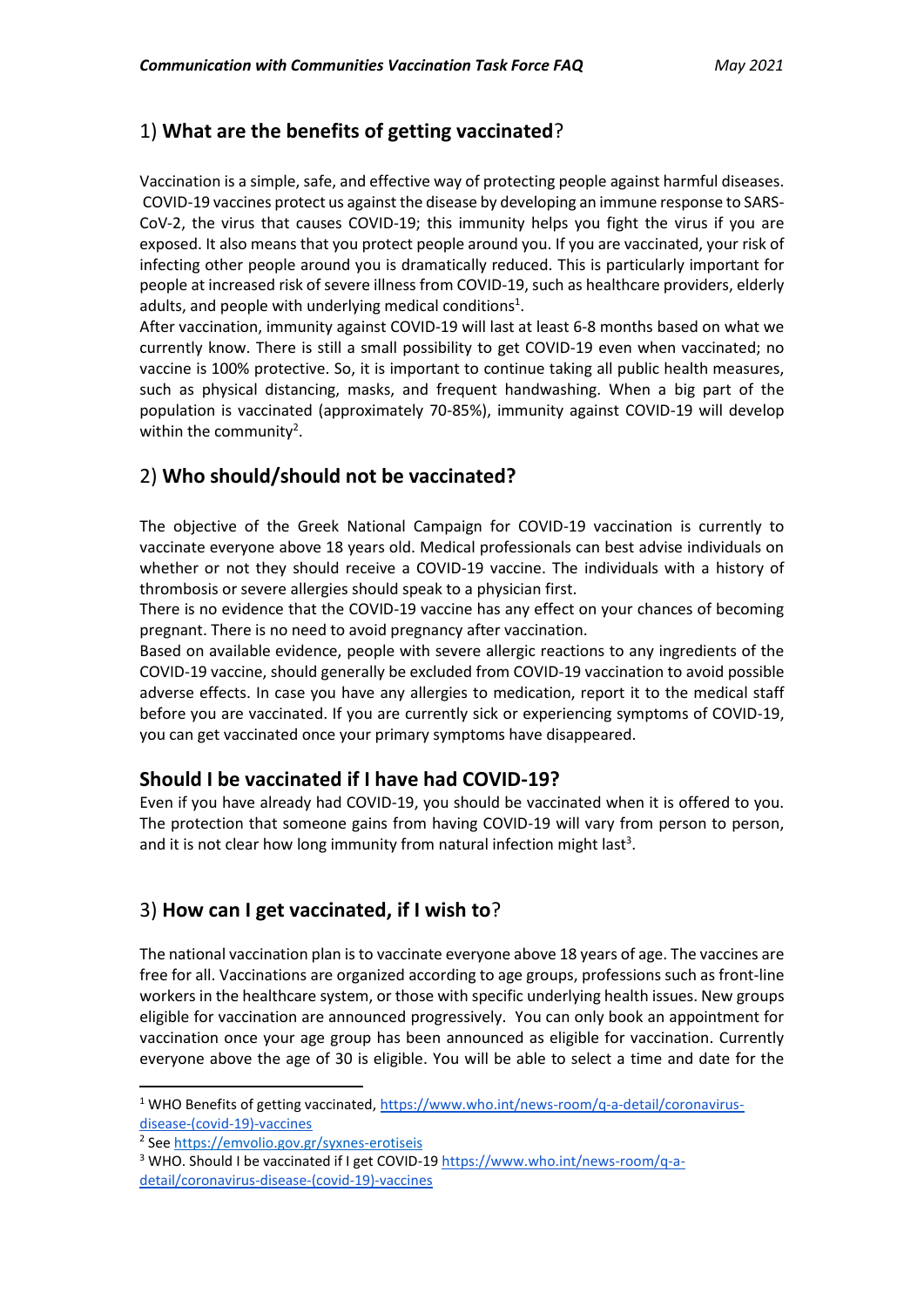vaccination appointment(s). You will receive a confirmation text message once it has been booked.

**You can check if you belong to the groups that are already open for vaccination:**

- By entering your AMKA (Social Security Number) and your AFM (Tax Identification Number) or Surname in [this link.](https://emvolio.gov.gr/eligibility)
- You can also contact the nearest KEP or pharmacies to check if you are eligible for vaccination.
- You can check via SMS if you belong to the population group that can be vaccinated currently, by sending a text message (SMS) with AMKA (space) Surname at 13034.

#### **To schedule an appointment:**

The primary way to get vaccinated in Greece is by scheduling an appointment at a Citizens' Service Centre (KEP) or a pharmacy, or through the government vaccination platform here [https://emvolio.gov.gr/.](https://emvolio.gov.gr/) You will not need to pay as the Covid-19 vaccine is free for all in Greece.

- **If you have an AMKA or a PAAYPA**, and you have confirmed that you belong to the groups that have access to vaccination, you can book an appointment in a **pharmacy** or **KEP**. You only need to bring your AMKA or PAAYPA number.
- **If you have AMKA or PAAYPA, a Tax Identification Number (AFM), as well as TAXISnet username and password**, you can schedule your appointment for vaccination using the platfor[m https://emvolio.gov.gr/.](https://emvolio.gov.gr/)
- **If you don't have an AMKA or PAAYPA you will be able to get a temporary AMKA number (PAMKA) to get vaccinated**. More information will be provided by the government soon explaining how to get your PAMKA. If you need help, you can send a message to the Refugee Info [Facebook page.](https://www.facebook.com/refugee.info/)

\*\*\* The Government has announced that there will be a specific vaccination plan for asylum **seekers residing in Reception and Identification Centers (RICs) on the islands as well as in Reception Sites in the mainland. \*\*\***

# 4) **I do not have AMKA/ PAAYPA and/or AFM, can I still get vaccinated**?

**Yes!** More information on how to be vaccinated without an AMKA or PAAYPA will come out soon. Please ask a social-worker or send a message to the Refugee Info [Facebook page.](https://www.facebook.com/refugee.info/)

### 5) **Are the COVID-19 vaccines safe**?

COVID-19 vaccines are safe and will help protect you against developing severe COVID-19 disease, including hospitalization and death. There are strict protections in place to help ensure the safety of *all* COVID-19 vaccines. The safety requirements for COVID-19 vaccines are the same as for any other vaccine in the European Union. The safety and effectiveness procedures were not bypassed with the rapid roll-out of the Covid-19 vaccines. Before being approved by international, European Union (EU) as well as national medical authorities, every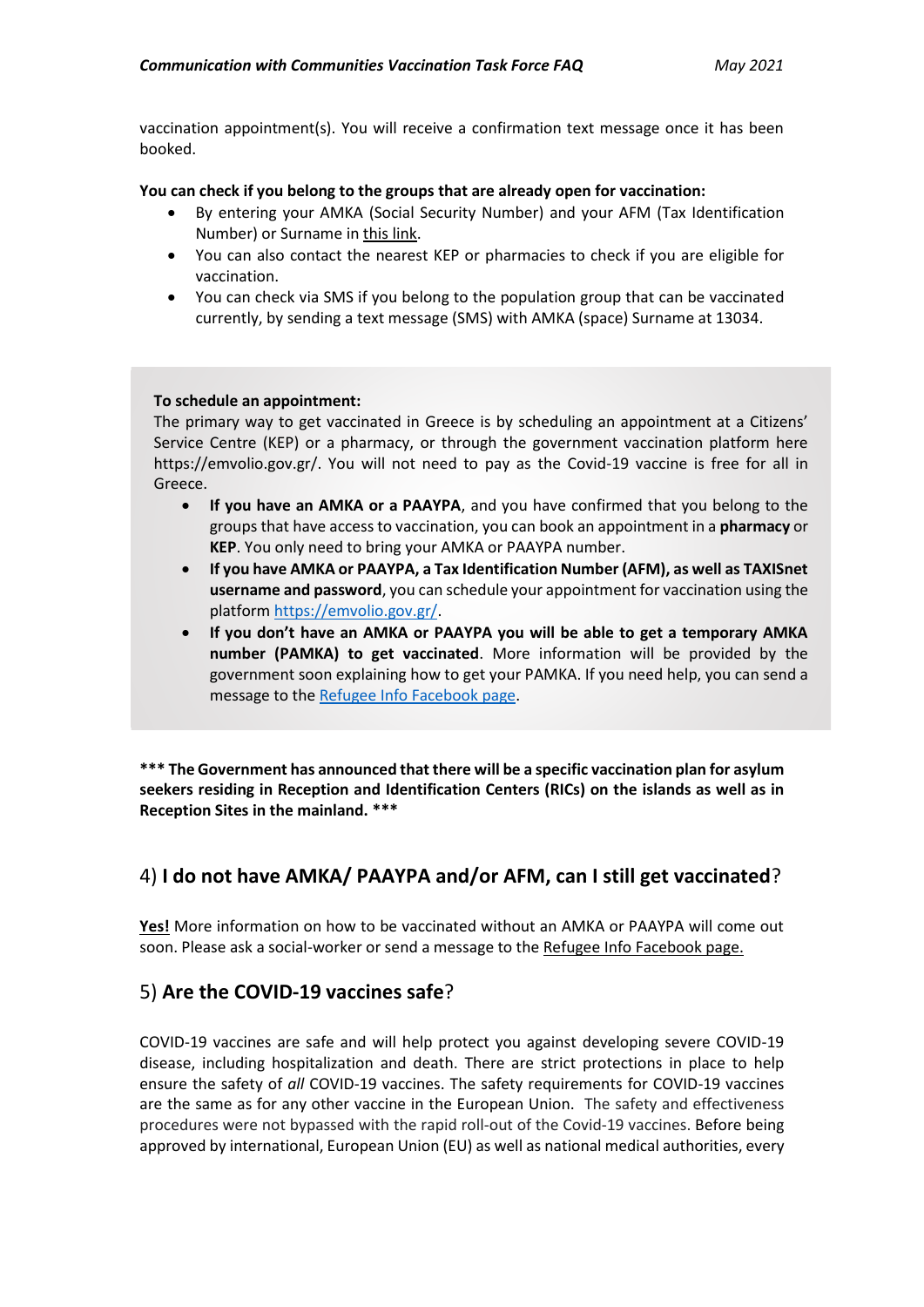type of vaccine that is provided to you will have gone through very stringent clinical research to be sure that it is **safe and effective and suitable to vaccinate everyone**.

So far, more than three million people have been given a COVID-19 vaccine in Greece and a billion have received the first dose world-wide, and reports of serious side effects, such as allergic reactions or clotting problems, have been very rare. We all have risk of covid infection, that exceeds the risk of these very rare events. As with all vaccines, the use of COVID-19 vaccines continues to be controlled closely so that it remains safe for all who receive them.

### 6) **Do Covid-19 vaccines cause side effects?**

Like any vaccine, COVID-19 vaccines may cause side effects, most of which are mild or moderate and go away within a few days. Some people experience no side effects. Others have reported common [side effects](https://www.cdc.gov/coronavirus/2019-ncov/vaccines/expect/after.html) like: swelling, redness and pain around the injection, fever, headache, tiredness, muscle pain, chills, and nausea. You will be asked to wait 15-30 minutes after being vaccinated by medical staff to check your reaction.

Experiencing side effects after getting vaccinated means the vaccine is building protection in your body (immunity) and is working. If the symptoms worsen or there is concern, it is advised to consult a physician or medical staff for an evaluation. Vaccine effects are continually checked by expert authorities worldwide to identify any recurring or new side effects. It is important to note the very low risk of side-effects against the benefit of protection against covid-19 virus.

#### **Long-term side effects**

Side effects usually happen within the first few days of getting a Covid-19 vaccine. Serious side effects that cause long-term health problems are very unlikely. Every vaccine, including every COVID-19 vaccine is clinically tested for side effects during an extended period before the vaccine is further tested and approved for wider distribution.

### **Which vaccine should I take?**

You should take the vaccine you are offered. Every vaccine distributed has met the safety and effectiveness standards.

### 7) **Can we stop taking precautions after being vaccinated?**

Full protection from COVID-19 from the vaccine is provided around 21 days after the second dose (for most vaccines) or single dose (Johnson & Johnson vaccine only). Before this period, it Is still possible to catch the virus, so it is important to adhere to social distancing measures in between vaccines and after you have been vaccinated.

Even after the 21 days, the COVID-19 vaccine should protect you from becoming sick, but it won't necessarily stop you from infecting other people. It may take some time before everyone is vaccinated, so, it is important that you continue to followCovid-19 prevention measures (masks, hygiene, social distancing). During the winter when people tend to spend more time indoors, it is a good idea to have a flow of air, for example by opening windows frequently.